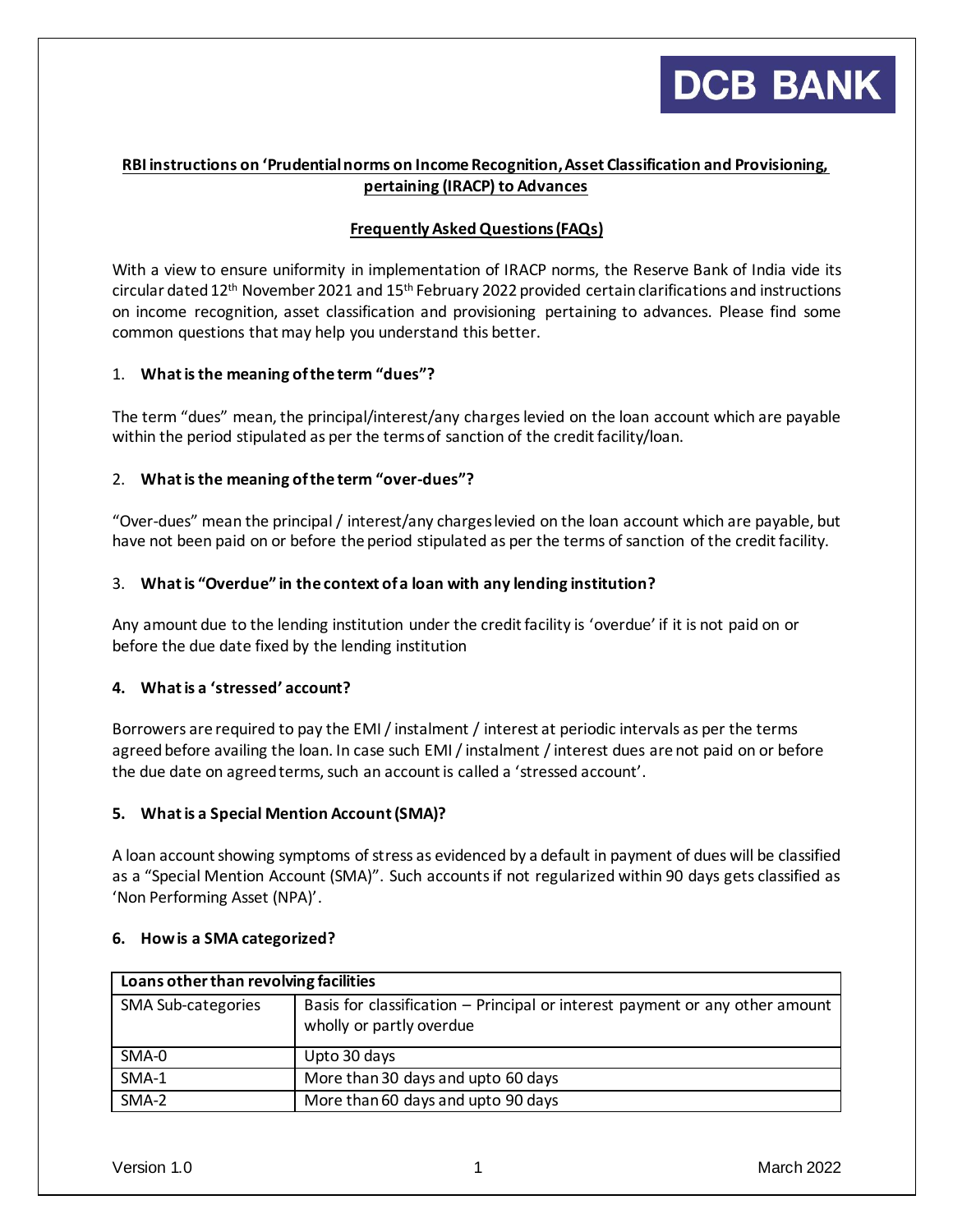# **DCB BANK**

| Loans in the nature of revolving facilities like cash credit/overdraft |                                                                               |
|------------------------------------------------------------------------|-------------------------------------------------------------------------------|
| <b>SMA Sub-categories</b>                                              | Basis for classification - Outstanding balance remains continuously in excess |
|                                                                        | of the sanctioned limit or drawing power, whichever is lower for a period of: |
| SMA-1                                                                  | More than 30 days and upto 60 days                                            |
| SMA-2                                                                  | More than 60 days and upto 90 days                                            |

### **7. What are Non-Performing Assets?**

In a credit facility/ies where stress/delinquency/short comings as indicated below are observed, such borrowal accounts, are classified as Non-Performing Assets (NPAs)

- a. Interest and/or installment or principal remains overdue for a period of more than 90 days in respect of a term loan,
- b. The bill remains overdue for a period of more than 90 days in the case of bills purchased/discounted.
- c. Agricultural Loans: The instalment of principal or interest thereon remains overdue for two crop seasons in respect of short duration crops and remains overdue for one crop season in respect long duration crops.
- d. The account remains 'out of order' in respect of an Overdraft/Cash Credit (OD/CC) facility as under:
	- The outstanding balance in the CC/OD account remains continuously in excess of the sanctioned limit/drawing power for 90 days, or
	- The outstanding balance in the CC/OD account is less than the sanctioned limit/drawing power but there are no credits continuously for 90 days, or the outstanding balance in the CC/OD account is less than the sanctioned limit/drawing power but credits are not enough to cover the interest debited during the previous 90 days period (inclusive of the day for which the day-end process is being run)
- e. An account where the regular / ad hoc credit limits have not been reviewed/renewed within 180 days from the due date / date of ad-hoc sanction
- f. Where Loans / limits have been sanctioned against the Security of Stock & Book debt, and, in such cases, if the position of such Stock & Book debts is not submitted to the lenders to determine the drawing power, the outstanding in the account based on the Drawing Power calculated from Stock & Book Debts statement older than three months would be deemed as 'irregular', and, if such irregularity exists for a continuous period of 90 days, the account will be classified as 'NPA'

### **8. Can you give me an example for classification of a loan as SMA-0, SMA-1, SMA-2 and NPA:?**

- SMA-0 If the due date of your loan account is 31-03-2022, and full dues are not received before the lending institution runs the day-end process for this date, the date of overdue shall be 31-03- 2022 and the account shall be SMA-0 on day end of 31-03-2022.
- SMA-1 If your account continues to remain overdue, then this account shall get tagged as SMA-1 upon running the day end process on 30-04-2022 i.e. completion of 30 days of being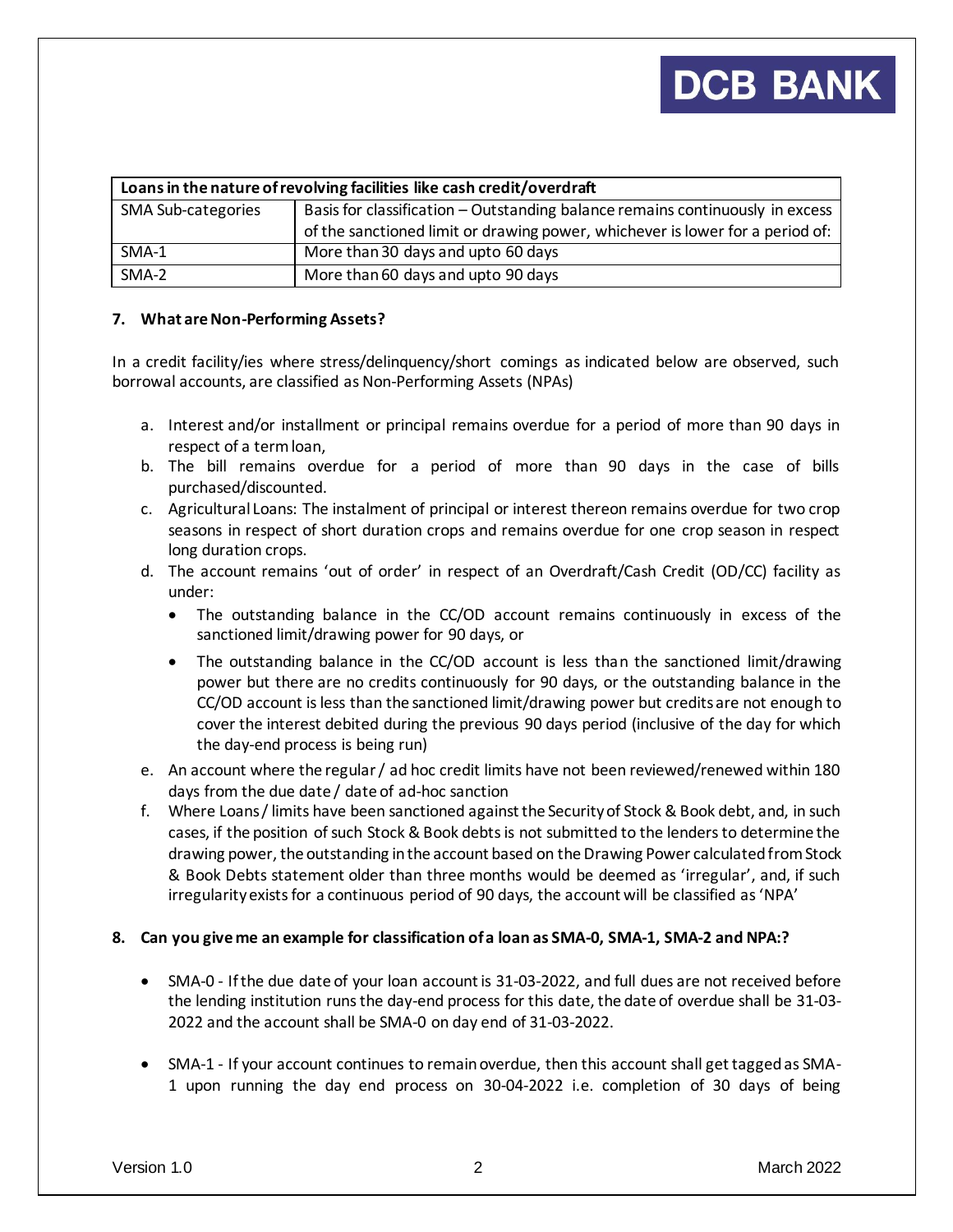continuously overdue i.e. 30-04-2022. Accordingly, the date of SMA-1 classification for that account shall be 30-04-2022.

- SMA-2 If your account continues to remain overdue, it shall get tagged as SMA-2 upon running the day end process on 30-05-2022
- NPA If your account continues to remain overdue further, it shall get classified as NPA upon running the day-end process on 29-06-2022

# **8.2 When does an account in the nature of revolving facilities like cash credit / overdraft the account turn into an NPA?**

i) The outstanding balance in the CC/OD account remains continuously in excess of the sanctioned limit/drawing power for 90 days, or, ii) the outstanding balance in the CC/OD account is less than the sanctioned limit/drawing power but there are no credits continuously for 90 days, or the outstanding balance in the CC/OD account is less than the sanctioned limit/drawing power but credits are not enough to cover the interest debited during the 'previous 90 days period'. (Note: The 'previous 90 day period' for determination of 'out of order' status of CC/OD account shall be inclusive of the day for which the day-end process in being run by the lending institution)

## **8.3 Renewal Pending:**

Regular and ad hoc credit limits need to be reviewed / regularized note later than three months from the due date/ date of ad hoc sanction. In case of constraints such as non-availability of financial statements and other data from the borrowers, the branch should furnish evidence to show that renewal / review of credit limits is already on and would be completed soon. In any case, delay beyond six months is not considered desirable as a general discipline. Hence, an account where the regular / ad hoc credit limits have not been reviewed / renewed within 180 days from the due date / date of ad hoc sanction will be treated as NPA.

If the due date for renewal is 31-03-2022 and if the limit is not renewed till 26-09-2022, such an account will be classified as NPA during the day end process run on 26-09-2022.

### 8.4 **Non submission of Stock & Book Debt Statement:**

If a CC/OD account is sanctioned against hypothecation of stock & book debts, the borrower has to submit the stock and book debt statements periodically to facilitate lenders to determine Drawing Power under the account. The outstanding in the account based on the Drawing Power calculated from the Stock & Book debt statements older than three months would be deemed as 'irregular'. If such irregularity exists for a continuous period of 90 days, the account will be classified as NPA

### 9. **At what periodicity can the bank/lending institution undertake the classification of accounts as SMA or NPA?**

Lending institutions undertake the process of classification of Accounts as SMA/NPA on daily basis during the day-end process.